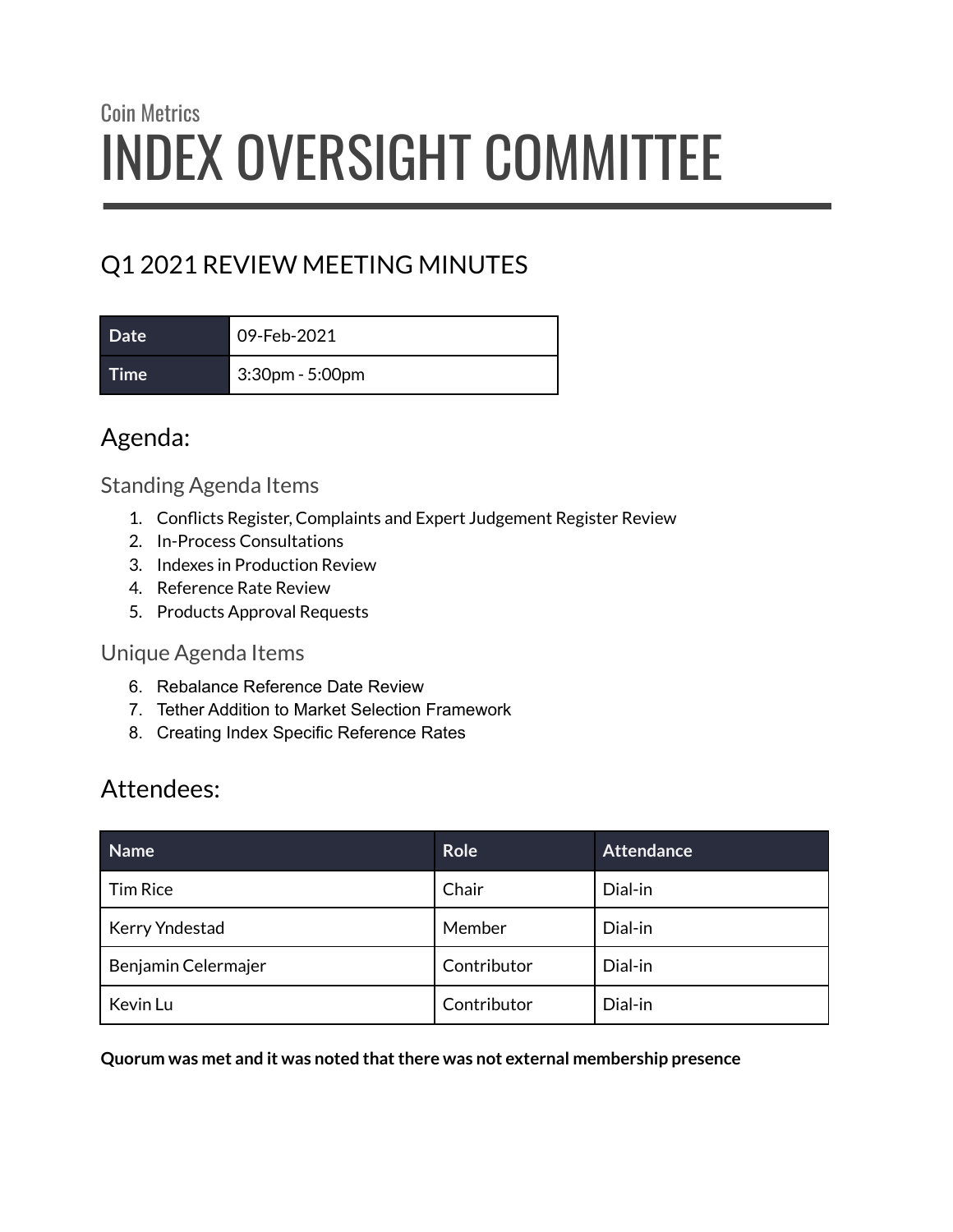## Conflicts Register, Complaints and Expert Judgement Register Review

No conflicts identified during the meeting.

No complaints received in Q4.

Expert judgement applied to the determination or calculation of any CMBI Index during Q4 2020.

● XRP - decision to remove XRP from the January index rebalance in light of ongoing SEC investigations. The decision to do so was the result of Coinbase, Bitstamp, Binance.US and Bittrex either delisting XRP or announcing they would through January. When exploring constituent eligibility in indexes, investability is a key consideration and with these actions the OC deemed it difficult for a US investor base to access XRP markets, thus negatively impacting the investability of CMBI multi asset products.

Continued Expert Judgement is applied to the determination of Free Float Supply for assets that are not currently supported by CM Network Data Pro and production ready node infrastructure. These include:

- EOS
- Polkadot
- Binance Chain

Expert Judgement was applied to the determination of Reference Rates relating to the market selection and reclatulation of rates.

- The Oversight Committee reviewed 53 instances where markets were manually removed from our whitelist, reflecting approximately 1.8 percent of total eligible markets.
- The Oversight Committee also reviewed 92 instances where markets were manually added to our whitelist, reflecting approximately 3 percent of total eligible markets.
- Recalculations to small portions of 16 assets were conducted:
	- Recalculated rev-usd from 2020-04-09 to 2020-09-28
	- Recalculated etc-usd from 2021-01-01 to present
	- Recalculated celo-usd from 2020-09-28 to present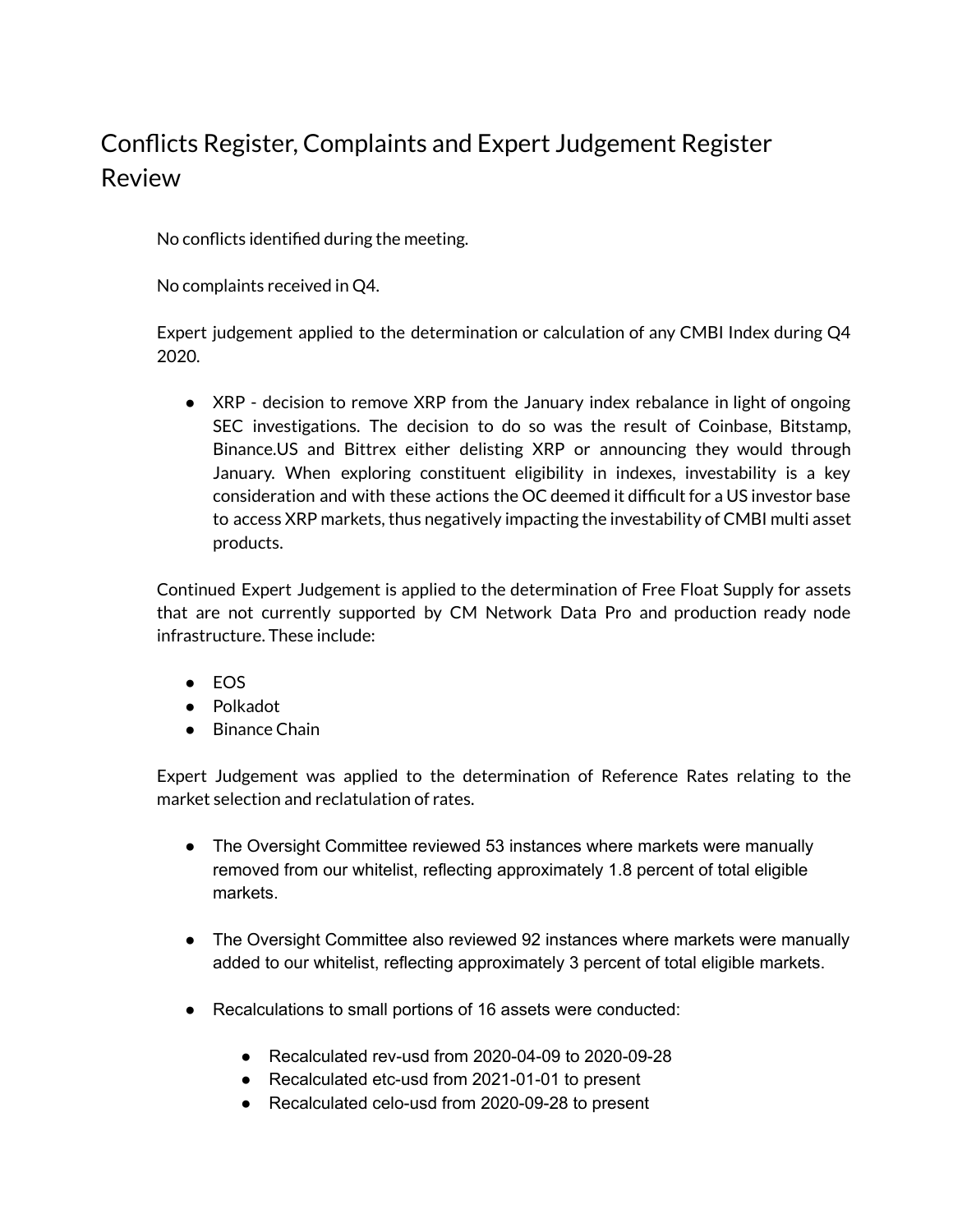- Recalculated ewt-usd from 2019-09-18 to present
- Recalculated rep-usd from 2020-08-01 to present
- Recalculated btg-usd from 2020-06-15 to 2020-09-01
- Recalculated ant-usd from 2018-04-27 to 2020-09-08
- Recalculated mln-usd from 2018-10-25 to 2020-09-04
- Recalculated mco-usd from 2020-11-01 to present
- Recalculated ugc-usd from 2020-10-30 to present
- Recalculated shr-btc from 2020-11-14 to present
- Recalculated qash-usd from 2018-10-09 to 2020-07-01
- Recalculated etp-usd from 2017-11-10 to present
- Recalculated amb-usd from 2020-07-01 to present
- Recalculated bft-usd from 2019-03-22 to present
- Recalculated lym-usd from 2020-07-01 to present

#### In-Process Consultations

No consultations in process

#### Indexes in Production Review

Publicly announced / available:

- CMBI Bitcoin (+Total)
- CMBI Ethereum (+Total)
- CMBI Bitcoin Hashrate
- CMBI Observed Work
- CMBI Bitcoin and Ethereum
- CMBI 10
- CMBI 10 Excluding Bitcoin
- CMBI 10 Even

Privately in production:

● XXXXXXXXXXXXXXXXXXXX ● XXXXXXXXXXXXXXXXXXXXXXX

Are all indexes still efficiently and effectively achieving their desired outcomes and purpose?

- The Oversight Committee believes that the indexes still serve the purpose they are defined to serve.
- Last quarter, the Oversight Committee discussed the high turnover of the CMBI 10 and potential investability concerns. Since the last meeting, turnover has been as follows: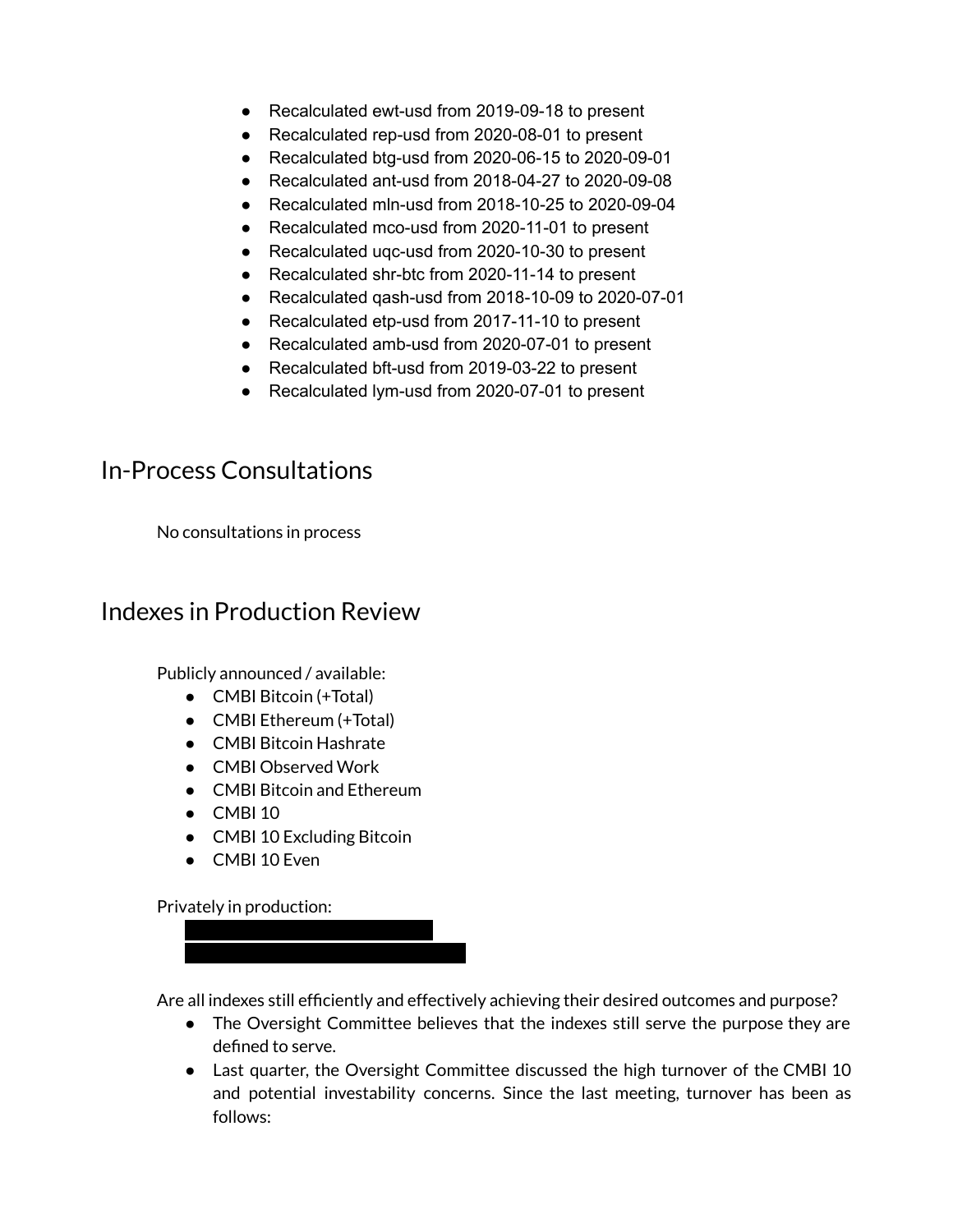- October None
- November Binance out, Cardano in
- December XRP out, Binance in (exceptional circumstance due to XRP regulatory issues
- January Bitcoin SV out, Uniswap in
- The committee reviewed the historical turnover of the CMBI10 as provided by the Index Function.
	- January 2020 (0), February (0), March (0), April (0), May (0), June (0), July (0), August (2), September (2, including new listed asset - DOT)
	- $\circ$  It was noted that the USD value of the turnover is relatively low given the dominance in Bitcoin/Ethereum in indexes
	- Pro of the current design: It maintains a high level of relevance in a rapidly changing industry.
	- $\circ$  Con of the current design: The concern is that institutions might see the high level of turnover as an undesirable characteristic of a passive index.
	- The Oversight Committee decided that the current monthly rebalance frequency did best reflect the state of markets and that current buffering rules sufficiently prevented assets entering and exiting the CMBI10 at high frequencies. **No change requested as of now.**

Any other commentary / observations on existing index products? None

#### Reference Rates Review

Publicly announced / available:

- Reference rates coverage universe was expanded to 313 assets.
- The following 7 assets are removed from the coverage universe. Removals are due to token migrations, token rebrandings, and insufficient volumes.
	- Aave (lend) removed due to token migration from lend to aave.
	- Golem (gnt) removed due to token migration from gnt to glm.
	- $\circ$  Flexacoin (fxc) removed due to token migration from Flexacoin to Amp.
	- BHEX Token (bht) removed due to token migration from BHEX Token to HBC Token.
	- Crowd Machine (cmct) removed due to insufficient volumes from constituent markets.
	- Stratis (strat) removed due to token migration from strat to strax.
	- Oxen (loki) removed due to rebranding from Loki to Oxen.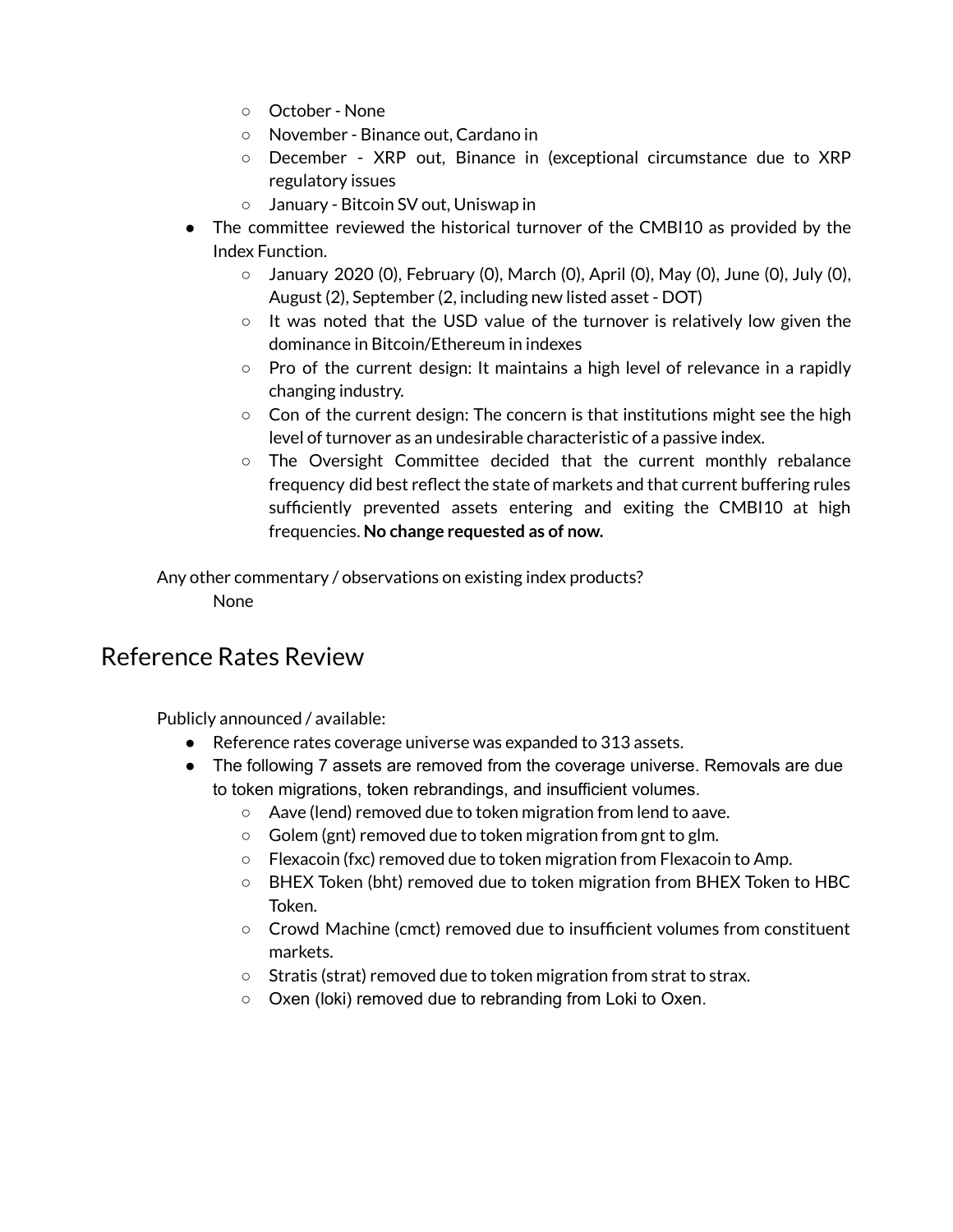### Products Approval Requests

No new products in development that require approval from the OC.

There have been several client requested index products that may require development effort through Q1/Q2 2021. Tentatively the Oversight Committee has approved the discussed products to be developed should client demand be confirmed.

Are there any proposed changes to existing products that require OC sign-off?

● Increase the time between Rebalance 'Effective Date and the 'Reference Date'. Discussed below in the section Rebalance 'Reference Date Review'.

What products are production ready and require OC signoff for launch?

● NA

#### Rebalance Reference Date Review

Currently the Reference Date for Index Rebalances is two business days before the Effective Date. This means that generally we only have a one business day turnaround between selecting constituents and re-weighting the index. This is because NDP metrics are only produced in the early hours of the business day before the Effective Date.

*Problem: This does not leave potential asset managers with much time to rebalance their portfolios in order to reduce turnover costs and market impact. Our availability of network metrics is also fragile so a longer rebalance window allows usto fix any potential problems.*

**Proposal: Move the Rebalance Reference Date to 5 business days before the Effective Date.**

**Decision/Action: move the Rebalance Reference Date to 3 Business days before the Effective Date**